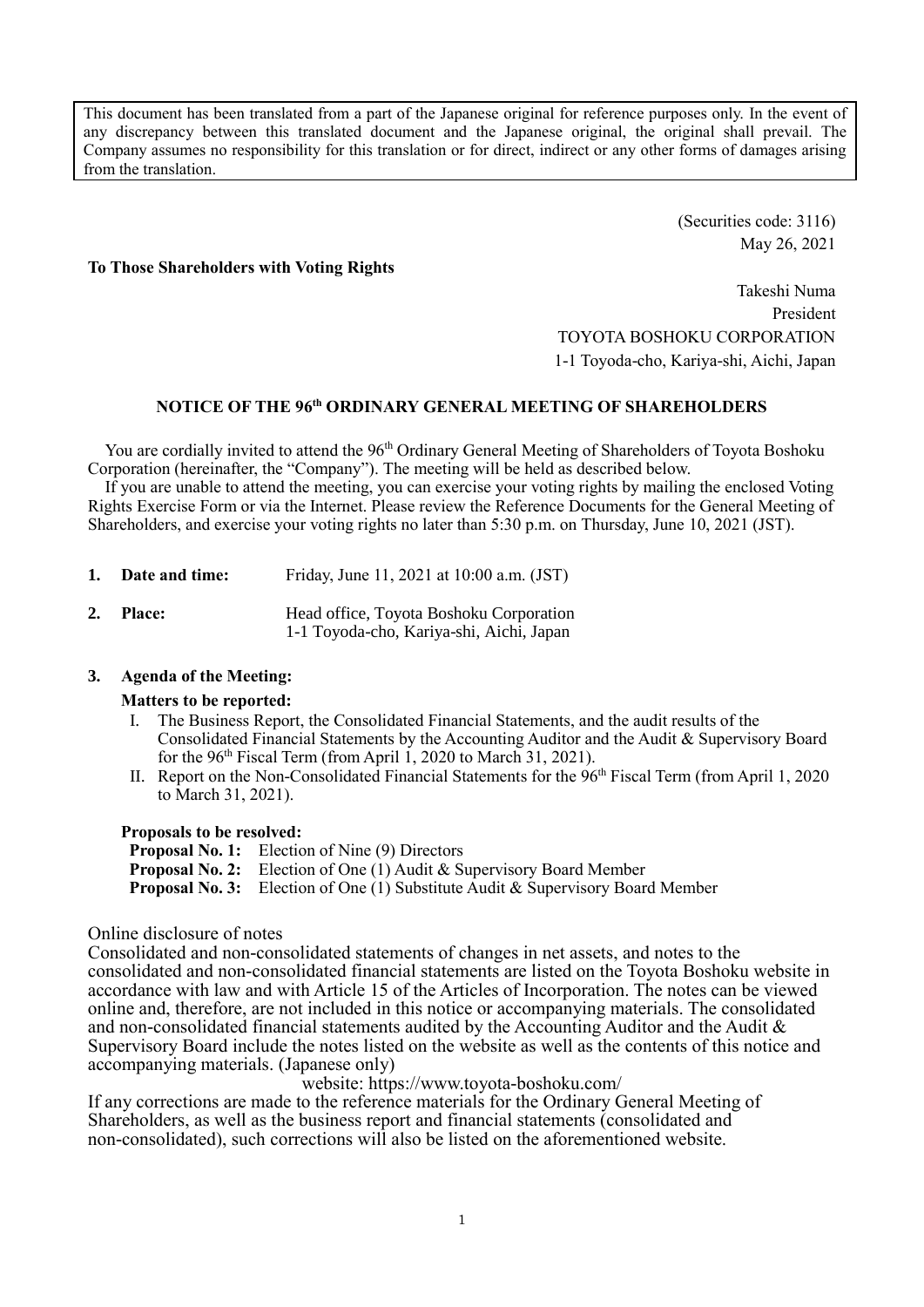### **Reference Documents for the Ordinary General Meeting of Shareholders**

## **Proposals and references**

### **Proposal No. 1 Election of Nine (9) Directors**

The term of office of all Nine (9) current Directors will expire at the closing of this Ordinary General Meeting of Shareholders. Therefore, the Company proposes the election of Nine (9) Directors. The candidates for Directors are as follows:

| Candidate<br>No.                                                                                                                                                                                                                                                                                                                                                                                                                                                                                                                                                          | <b>Name</b><br>(Date of Birth)                                                                          | Career summary, posts, and responsibilities                  | <b>Number of</b><br>the<br>Company's<br>shares<br>owned |                                                                                                         |           |  |
|---------------------------------------------------------------------------------------------------------------------------------------------------------------------------------------------------------------------------------------------------------------------------------------------------------------------------------------------------------------------------------------------------------------------------------------------------------------------------------------------------------------------------------------------------------------------------|---------------------------------------------------------------------------------------------------------|--------------------------------------------------------------|---------------------------------------------------------|---------------------------------------------------------------------------------------------------------|-----------|--|
|                                                                                                                                                                                                                                                                                                                                                                                                                                                                                                                                                                           |                                                                                                         | April 1977                                                   |                                                         | Joined Toyota Motor Co., Ltd.                                                                           |           |  |
|                                                                                                                                                                                                                                                                                                                                                                                                                                                                                                                                                                           |                                                                                                         | <b>June 1998</b>                                             |                                                         | Member of the Board of Directors,<br>Toyota Motor Corporation                                           |           |  |
|                                                                                                                                                                                                                                                                                                                                                                                                                                                                                                                                                                           |                                                                                                         | June 2001                                                    |                                                         | Managing Director,<br>Toyota Motor Corporation                                                          |           |  |
|                                                                                                                                                                                                                                                                                                                                                                                                                                                                                                                                                                           |                                                                                                         | <b>June 2001</b>                                             | NV/SA                                                   | President & CEO, Toyota Motor<br>Engineering & Manufacturing Europe                                     |           |  |
|                                                                                                                                                                                                                                                                                                                                                                                                                                                                                                                                                                           | Shuhei Toyoda<br>(June 25, 1947)<br>Reappointment                                                       | September 2001                                               |                                                         | Member of the Board of Directors<br>(with Managing Director status), Toyota<br>Motor Corporation        | 1,050,571 |  |
|                                                                                                                                                                                                                                                                                                                                                                                                                                                                                                                                                                           |                                                                                                         | April 2002                                                   |                                                         | President & CEO,<br>Toyota Motor Europe NV/SA                                                           |           |  |
| $\mathbf{1}$                                                                                                                                                                                                                                                                                                                                                                                                                                                                                                                                                              |                                                                                                         | June 2003                                                    |                                                         | Member of the Board of Directors<br>(with Senior Managing Director<br>status), Toyota Motor Corporation |           |  |
|                                                                                                                                                                                                                                                                                                                                                                                                                                                                                                                                                                           |                                                                                                         | <b>June 2004</b>                                             |                                                         | Executive Vice President, the Company                                                                   |           |  |
|                                                                                                                                                                                                                                                                                                                                                                                                                                                                                                                                                                           |                                                                                                         | <b>June 2006</b>                                             |                                                         | President, the Company                                                                                  |           |  |
|                                                                                                                                                                                                                                                                                                                                                                                                                                                                                                                                                                           |                                                                                                         | June 2015                                                    |                                                         | Chairman, the Company (to present)                                                                      |           |  |
|                                                                                                                                                                                                                                                                                                                                                                                                                                                                                                                                                                           |                                                                                                         | [Important concurrent position]<br>Toyota Tsusho Corporation |                                                         | Outside Audit & Supervisory Board Member,                                                               |           |  |
| Reasons for selection as a candidate for Director<br>In addition to having held important positions in overseas branches of Toyota Motor Corporation<br>(TMC) and his experience as a director of TMC, Mr. Toyoda has held posts successively as<br>President and Chairman of the Company and possesses experience based on many years of<br>involvement in the Company's operations. The Company is requesting his appointment as<br>Director to make use of his wealth of experience and broad insight for management of the<br>Company and to enhance corporate value. |                                                                                                         |                                                              |                                                         |                                                                                                         |           |  |
|                                                                                                                                                                                                                                                                                                                                                                                                                                                                                                                                                                           | Term of office as Director at the closing of this<br><b>General Meeting of Shareholders</b><br>17 years |                                                              |                                                         | Attendance at Board of Directors Meetings for<br><b>FY2020</b><br>Regular : 12/12, Extraordinary : -    |           |  |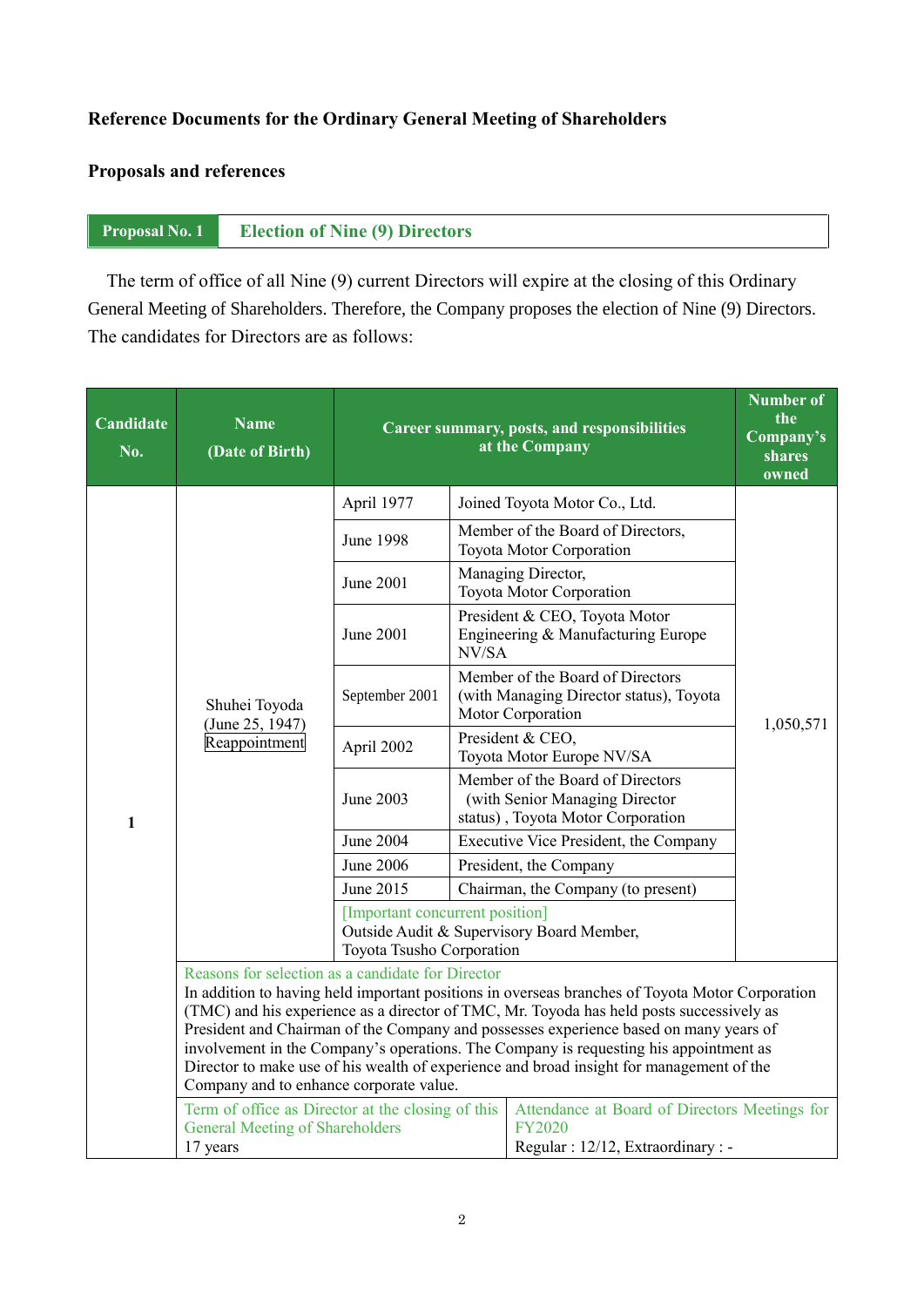| Candidate<br>No. | <b>Name</b><br>(Date of Birth)                                                                                                                                                                                                                                                                                                                                                                                                                                                                                                                                                      | Career summary, posts, and responsibilities                         | <b>Number of</b><br>the<br>Company's<br>shares<br>owned |                                                            |        |  |
|------------------|-------------------------------------------------------------------------------------------------------------------------------------------------------------------------------------------------------------------------------------------------------------------------------------------------------------------------------------------------------------------------------------------------------------------------------------------------------------------------------------------------------------------------------------------------------------------------------------|---------------------------------------------------------------------|---------------------------------------------------------|------------------------------------------------------------|--------|--|
|                  |                                                                                                                                                                                                                                                                                                                                                                                                                                                                                                                                                                                     | April 1980                                                          |                                                         | Joined Toyota Motor Co., Ltd.                              |        |  |
|                  |                                                                                                                                                                                                                                                                                                                                                                                                                                                                                                                                                                                     | June 2008                                                           |                                                         | Managing Officer,<br>Toyota Motor Corporation              |        |  |
|                  |                                                                                                                                                                                                                                                                                                                                                                                                                                                                                                                                                                                     | April 2013                                                          |                                                         | Senior Managing Officer,<br>Toyota Motor Corporation       |        |  |
|                  | Naoki Miyazaki<br>June 2014<br>(May 23, 1957)<br>New appointment<br>June 2015<br>June 2020<br>Reasons for selection as a candidate for Director<br>In addition to his experience as a senior managing officer of Toyota Motor Corporation (TMC),<br>Mr. Miyazaki has been involved in the management of Toyoda Gosei Co., Ltd. as President since<br>June 2015 and as Chairman since June 2020. The Company is requesting his appointment as<br>Director to make use of his wealth of experience and broad insight for management of the<br>Company and to enhance corporate value. |                                                                     |                                                         | <b>Executive Vice President,</b><br>Toyoda Gosei Co., Ltd. | 10,000 |  |
|                  |                                                                                                                                                                                                                                                                                                                                                                                                                                                                                                                                                                                     |                                                                     |                                                         | President, Toyoda Gosei Co., Ltd.                          |        |  |
|                  |                                                                                                                                                                                                                                                                                                                                                                                                                                                                                                                                                                                     |                                                                     | Chairman, Toyoda Gosei Co., Ltd.<br>(to present)        |                                                            |        |  |
| $\mathbf{2}$     |                                                                                                                                                                                                                                                                                                                                                                                                                                                                                                                                                                                     | [Important concurrent position]<br>Chairman, Toyoda Gosei Co., Ltd. |                                                         |                                                            |        |  |
|                  |                                                                                                                                                                                                                                                                                                                                                                                                                                                                                                                                                                                     |                                                                     |                                                         |                                                            |        |  |
|                  | Term of office as Director at the closing of this<br>Attendance at Board of Directors Meetings for<br><b>General Meeting of Shareholders</b><br><b>FY2020</b><br>Regular : -, Extraordinary : -                                                                                                                                                                                                                                                                                                                                                                                     |                                                                     |                                                         |                                                            |        |  |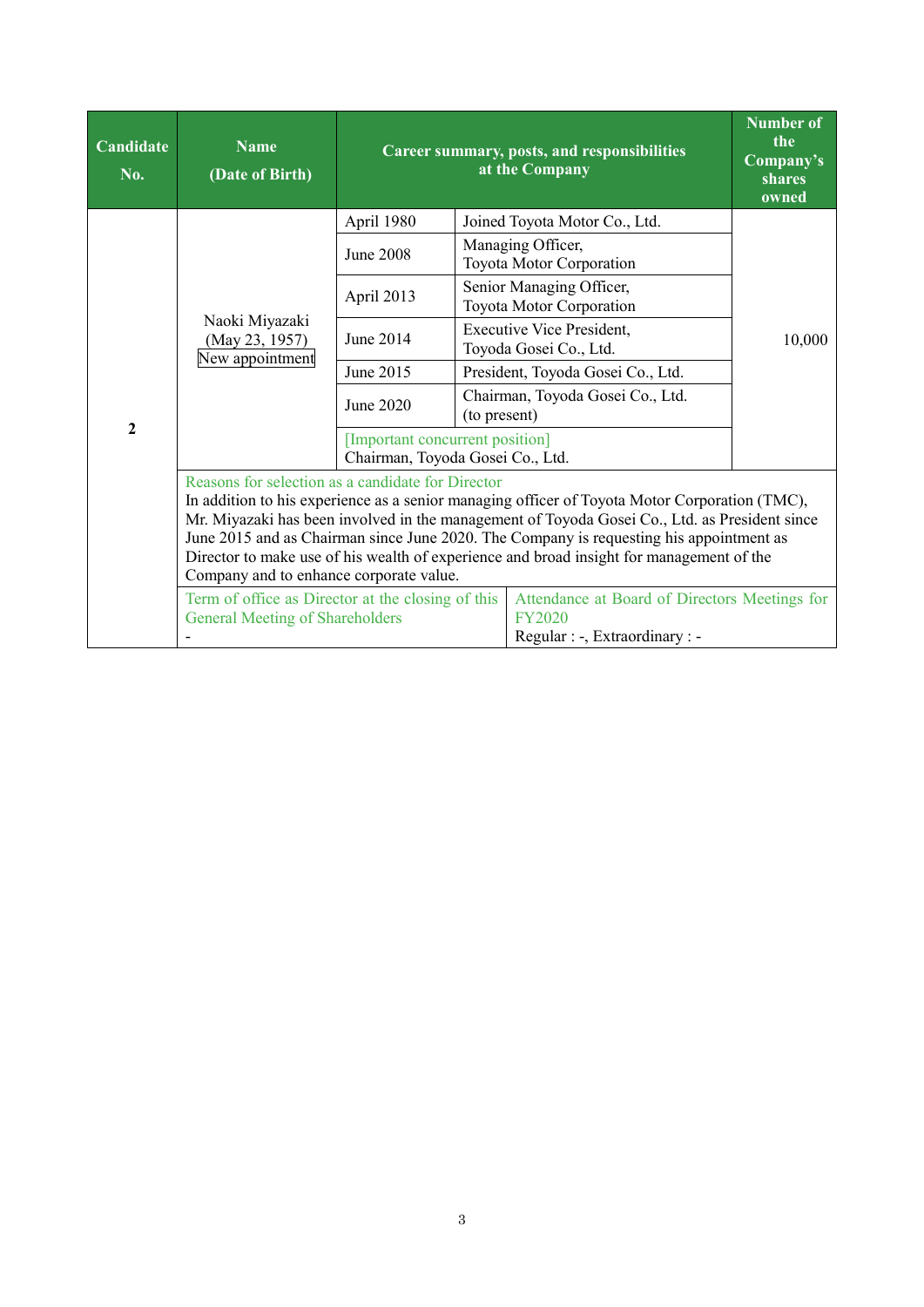| Candidate<br>No. | <b>Name</b><br>(Date of Birth)                                                                  |                                                                                                      | Career summary, posts, and responsibilities<br>at the Company                                                                                                                                                                                                                                                                                                                                                                                                                                                                                       | Number of the<br>Company's<br>shares owned |
|------------------|-------------------------------------------------------------------------------------------------|------------------------------------------------------------------------------------------------------|-----------------------------------------------------------------------------------------------------------------------------------------------------------------------------------------------------------------------------------------------------------------------------------------------------------------------------------------------------------------------------------------------------------------------------------------------------------------------------------------------------------------------------------------------------|--------------------------------------------|
|                  |                                                                                                 | April 1981                                                                                           | Joined Toyota Motor Co., Ltd.                                                                                                                                                                                                                                                                                                                                                                                                                                                                                                                       |                                            |
|                  | Takeshi Numa                                                                                    | April 2012                                                                                           | Managing Officer,<br>Toyota Motor Corporation                                                                                                                                                                                                                                                                                                                                                                                                                                                                                                       |                                            |
|                  | (June 14, 1958)<br>Reappointment                                                                | April 2016                                                                                           | Vice President, the Company                                                                                                                                                                                                                                                                                                                                                                                                                                                                                                                         | 33,132                                     |
|                  |                                                                                                 | June 2016                                                                                            | Executive Vice President, the Company                                                                                                                                                                                                                                                                                                                                                                                                                                                                                                               |                                            |
|                  |                                                                                                 | April 2018                                                                                           | President, the Company (to present)                                                                                                                                                                                                                                                                                                                                                                                                                                                                                                                 |                                            |
| $\mathbf{3}$     | Reasons for selection as a candidate for Director                                               |                                                                                                      | In addition to having held important positions in the manufacturing division and overseas<br>branches of Toyota Motor Corporation (TMC) and his experience as a managing officer of TMC,<br>Mr. Numa has been involved in the management of the Company as Vice President since April<br>2016 and as President since April 2018. The Company is requesting his appointment as Director<br>to make use of his wealth of experience and broad insight spanning operations as a whole for<br>management of the Company and to enhance corporate value. |                                            |
|                  | Term of office as Director at the closing of<br>this General Meeting of Shareholders<br>5 years | Attendance at Board of Directors Meetings for<br><b>FY2020</b><br>Regular : 12/12, Extraordinary : - |                                                                                                                                                                                                                                                                                                                                                                                                                                                                                                                                                     |                                            |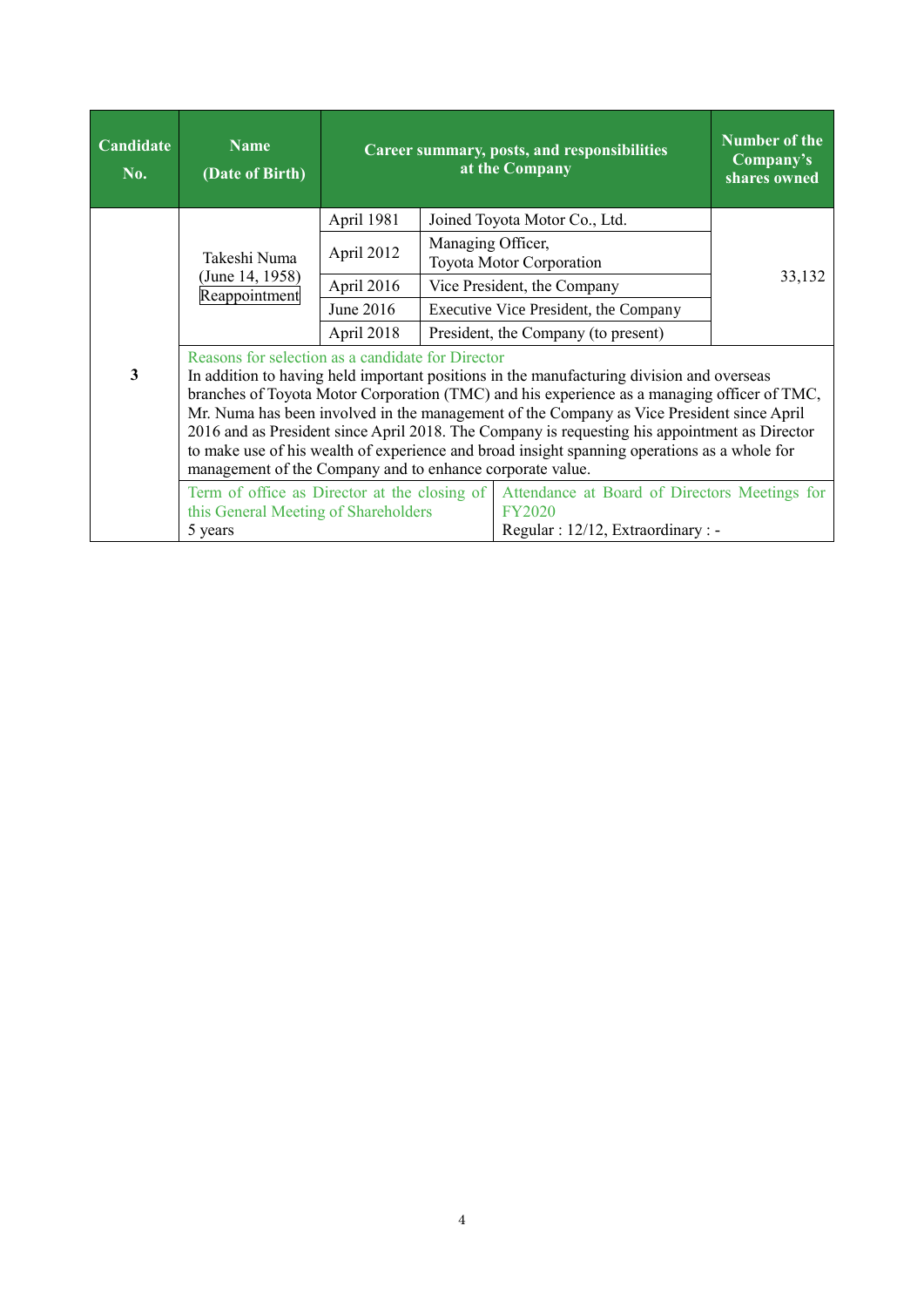| Candidate<br>No.        | <b>Name</b><br>(Date of Birth)                                                                                     | Career summary, posts, and responsibilities | Number of the<br>Company's<br>shares owned |                                                                                                                                                                                                                                                                                                                                                                                      |        |  |
|-------------------------|--------------------------------------------------------------------------------------------------------------------|---------------------------------------------|--------------------------------------------|--------------------------------------------------------------------------------------------------------------------------------------------------------------------------------------------------------------------------------------------------------------------------------------------------------------------------------------------------------------------------------------|--------|--|
|                         |                                                                                                                    | April 1980                                  |                                            | Joined Arakawa Auto Body Co., Ltd.                                                                                                                                                                                                                                                                                                                                                   |        |  |
|                         |                                                                                                                    | June 2009                                   |                                            | Operating Officer, the Company                                                                                                                                                                                                                                                                                                                                                       |        |  |
|                         |                                                                                                                    | June 2010                                   |                                            | Managing Officer, the Company                                                                                                                                                                                                                                                                                                                                                        |        |  |
|                         |                                                                                                                    | June 2010                                   |                                            | Director and Vice President,<br>Toyota Boshoku America, Inc.                                                                                                                                                                                                                                                                                                                         |        |  |
|                         |                                                                                                                    | June 2014                                   |                                            | Director serving concurrently<br>as Executive Managing Officer,<br>the Company                                                                                                                                                                                                                                                                                                       |        |  |
|                         | Yoshihiro Ito<br>(August 23, 1957)<br>Reappointment                                                                | April 2016                                  |                                            | Director and Chairman serving<br>concurrently as President,<br>Toyota Boshoku America, Inc.                                                                                                                                                                                                                                                                                          | 26,465 |  |
|                         |                                                                                                                    | June 2016                                   |                                            | <b>Executive Managing Officer,</b><br>the Company                                                                                                                                                                                                                                                                                                                                    |        |  |
| $\overline{\mathbf{4}}$ |                                                                                                                    | April 2017                                  | President.                                 | Toyota Boshoku America, Inc.                                                                                                                                                                                                                                                                                                                                                         |        |  |
|                         |                                                                                                                    | April 2018                                  |                                            | Vice President, the Company                                                                                                                                                                                                                                                                                                                                                          |        |  |
|                         |                                                                                                                    | June 2018                                   | Company                                    | Executive Vice President, the                                                                                                                                                                                                                                                                                                                                                        |        |  |
|                         |                                                                                                                    | April 2021                                  |                                            | Director, Operating Officer, the<br>Company (to present)                                                                                                                                                                                                                                                                                                                             |        |  |
|                         | Reasons for selection as a candidate for Director<br>for management of the Company and to enhance corporate value. |                                             |                                            | In addition to his experience in the operations and business administration divisions of the<br>Company, Mr. Ito possesses experience based on his involvement in management at the<br>Company's U.S. affiliate and at the regional headquarters in the Americas. The Company is<br>requesting his appointment as Director to make use of his wealth of experience and broad insight |        |  |
|                         | Term of office as Director at the closing of<br>this General Meeting of Shareholders<br>3 years                    |                                             |                                            | Attendance at Board of Directors Meetings for<br><b>FY2020</b><br>Regular : 12/12, Extraordinary : -                                                                                                                                                                                                                                                                                 |        |  |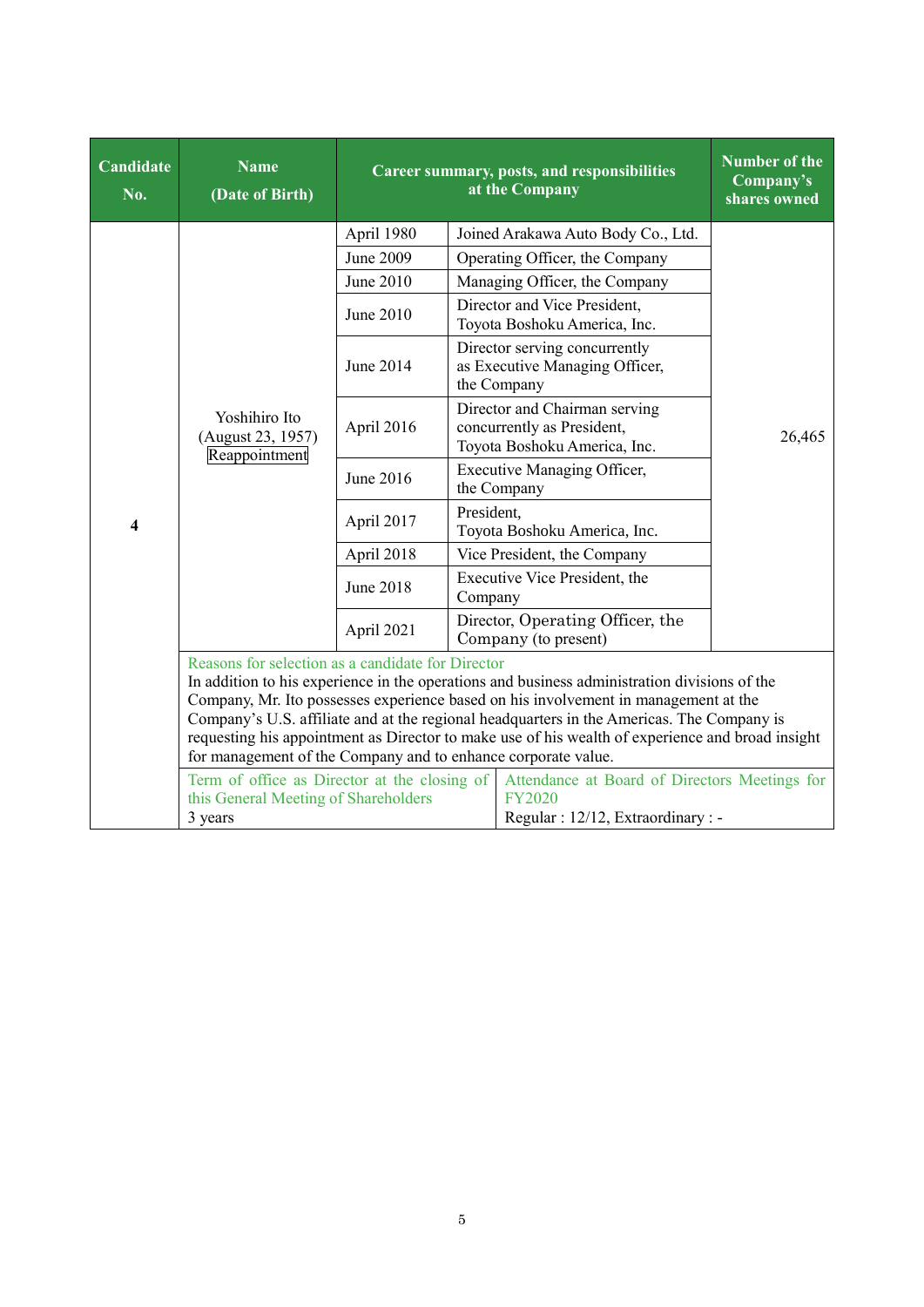| Candidate<br>No. | <b>Name</b><br>(Date of Birth)                                                    | Career summary, posts, and responsibilities | <b>Number of</b><br>the<br>Company's<br>shares<br>owned                                                                                                                                                                                                                                                                                                                                                                                       |                                       |        |
|------------------|-----------------------------------------------------------------------------------|---------------------------------------------|-----------------------------------------------------------------------------------------------------------------------------------------------------------------------------------------------------------------------------------------------------------------------------------------------------------------------------------------------------------------------------------------------------------------------------------------------|---------------------------------------|--------|
|                  |                                                                                   | April 1982                                  |                                                                                                                                                                                                                                                                                                                                                                                                                                               | Joined Toyota Motor Co., Ltd.         |        |
|                  |                                                                                   | April 2014                                  | Managing Officer,<br>Toyota Motor Corporation                                                                                                                                                                                                                                                                                                                                                                                                 |                                       |        |
|                  |                                                                                   | January 2018                                |                                                                                                                                                                                                                                                                                                                                                                                                                                               | Advisor, the Company                  |        |
|                  | Takashi Yamamoto                                                                  | April 2018                                  | Company                                                                                                                                                                                                                                                                                                                                                                                                                                       | Executive Managing Officer, the       |        |
|                  | (November 26,1957)<br>Reappointment                                               | April 2019                                  |                                                                                                                                                                                                                                                                                                                                                                                                                                               | Operating Officer, the Company        | 16,865 |
|                  |                                                                                   | April 2020                                  |                                                                                                                                                                                                                                                                                                                                                                                                                                               | Vice President, the Company           |        |
| 5                |                                                                                   | June 2020                                   |                                                                                                                                                                                                                                                                                                                                                                                                                                               | Executive Vice President, the Company |        |
|                  |                                                                                   | April 2021                                  | Director, Operating Officer, the<br>Company (to present)                                                                                                                                                                                                                                                                                                                                                                                      |                                       |        |
|                  | management of the Company and to enhance corporate value.                         |                                             | Reasons for selection as a candidate for Director<br>In addition to his experience in vehicle development (as a chief engineer) of Toyota Motor<br>Corporation (TMC), Mr. Yamamoto has been involved in aircraft seat and textile businesses in the<br>New Business Promotion Segment of the Company since April 2018. The Company is requesting<br>his appointment as Director to make use of his wealth of experience and broad insight for |                                       |        |
|                  | Attendance at Board of Directors Meetings for<br>Regular: 10/10, Extraordinary: - |                                             |                                                                                                                                                                                                                                                                                                                                                                                                                                               |                                       |        |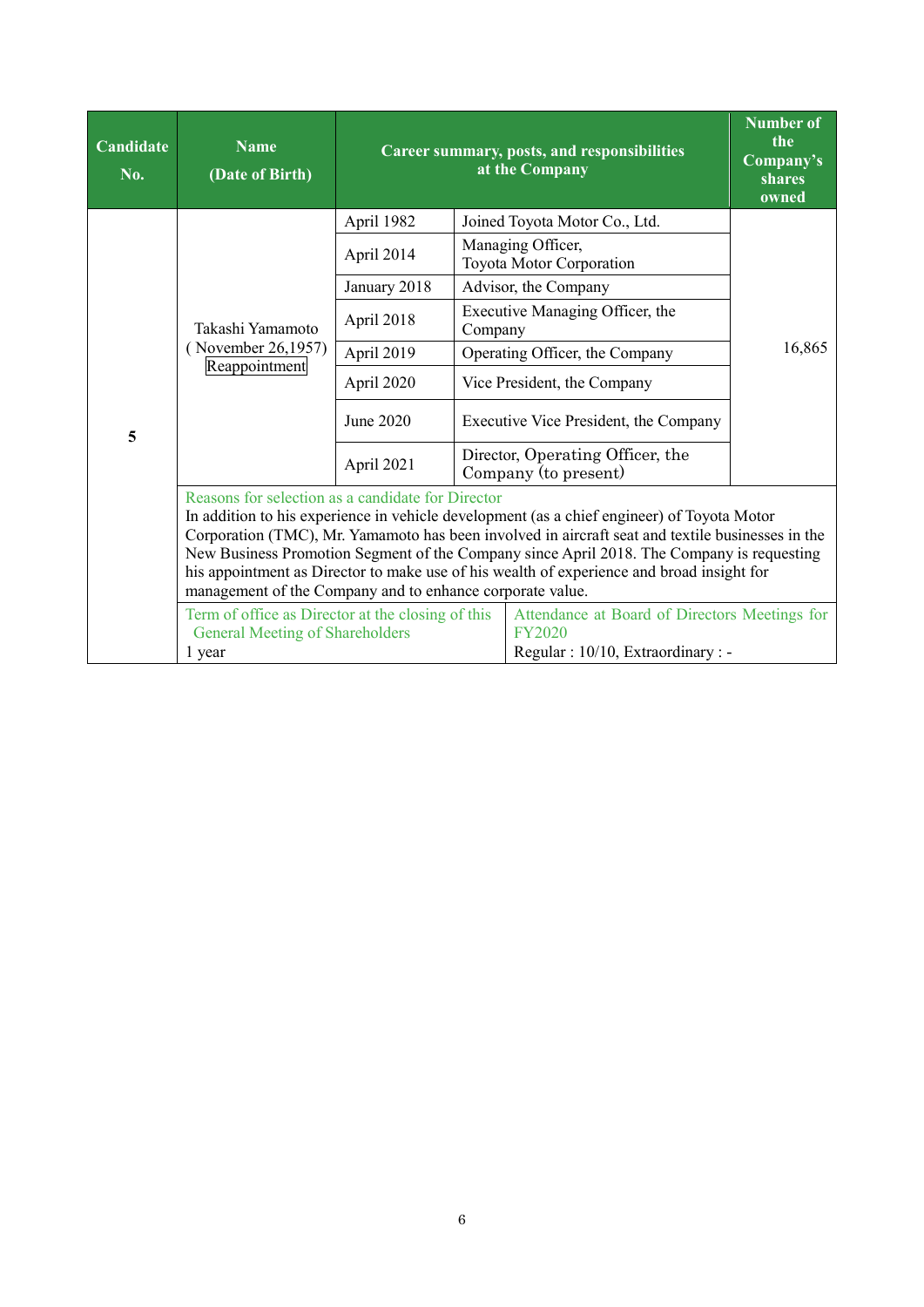| Candidate<br>No. | <b>Name</b><br>(Date of Birth)                                                                                   | Career summary, posts, and responsibilities                                                                                                                                                                                                                                                                                                                                                                                                                                                                                                                 | <b>Number of</b><br>the<br>Company's<br>shares |                                                                                                      |          |  |
|------------------|------------------------------------------------------------------------------------------------------------------|-------------------------------------------------------------------------------------------------------------------------------------------------------------------------------------------------------------------------------------------------------------------------------------------------------------------------------------------------------------------------------------------------------------------------------------------------------------------------------------------------------------------------------------------------------------|------------------------------------------------|------------------------------------------------------------------------------------------------------|----------|--|
|                  |                                                                                                                  |                                                                                                                                                                                                                                                                                                                                                                                                                                                                                                                                                             |                                                |                                                                                                      | owned    |  |
|                  |                                                                                                                  | April 1977                                                                                                                                                                                                                                                                                                                                                                                                                                                                                                                                                  |                                                | Joined The Tokai Bank, Ltd.                                                                          |          |  |
|                  |                                                                                                                  | <b>May 2004</b>                                                                                                                                                                                                                                                                                                                                                                                                                                                                                                                                             |                                                | Executive Officer, UFJ Bank, Limited                                                                 |          |  |
|                  |                                                                                                                  | June 2004                                                                                                                                                                                                                                                                                                                                                                                                                                                                                                                                                   |                                                | Executive Director, UFJ Bank, Limited                                                                |          |  |
|                  |                                                                                                                  | January 2006                                                                                                                                                                                                                                                                                                                                                                                                                                                                                                                                                |                                                | Executive Officer, The Bank of<br>Tokyo-Mitsubishi UFJ, Ltd. (BTMU)                                  |          |  |
|                  |                                                                                                                  | May 2007                                                                                                                                                                                                                                                                                                                                                                                                                                                                                                                                                    |                                                | Managing Executive Officer, The Bank<br>of Tokyo-Mitsubishi UFJ, Ltd.                                |          |  |
|                  |                                                                                                                  | <b>June 2008</b>                                                                                                                                                                                                                                                                                                                                                                                                                                                                                                                                            |                                                | Managing Executive Director, The Bank<br>of Tokyo-Mitsubishi UFJ, Ltd.                               |          |  |
|                  | Takeshi Ogasawara<br>(August 1, 1953)<br>Reappointment<br><b>Outside Director</b><br><b>Independent Director</b> | May 2011                                                                                                                                                                                                                                                                                                                                                                                                                                                                                                                                                    | Ltd.                                           | Senior Managing Director,<br>The Bank of Tokyo-Mitsubishi UFJ,                                       | $\theta$ |  |
|                  |                                                                                                                  | June 2012                                                                                                                                                                                                                                                                                                                                                                                                                                                                                                                                                   | UFJ, Ltd.                                      | Deputy President and Representative<br>Director, The Bank of Tokyo-Mitsubishi                        |          |  |
| 6                |                                                                                                                  | June 2016                                                                                                                                                                                                                                                                                                                                                                                                                                                                                                                                                   |                                                | Executive Advisor, The Bank of<br>Tokyo-Mitsubishi UFJ, Ltd.                                         |          |  |
|                  |                                                                                                                  | June 2017                                                                                                                                                                                                                                                                                                                                                                                                                                                                                                                                                   |                                                | Director, the Company (to present)                                                                   |          |  |
|                  |                                                                                                                  | June 2018                                                                                                                                                                                                                                                                                                                                                                                                                                                                                                                                                   | (to present)                                   | Advisor, MUFG Bank, Ltd.                                                                             |          |  |
|                  |                                                                                                                  | [Important concurrent position]<br>Advisor, MUFG Bank, Ltd.                                                                                                                                                                                                                                                                                                                                                                                                                                                                                                 |                                                |                                                                                                      |          |  |
|                  | governance.                                                                                                      | Reasons for selection as a candidate for Outside Director<br>Mr. Ogasawara possesses experience as a business executive over many years at MUFG Bank, Ltd.<br>In addition, he has provided advice to management from a broad perspective as Outside Director of<br>the Company since June 2017. The Company is requesting his appointment as Outside Director<br>because it believes he will reflect this abundant experience and broad insight in the Company's<br>management and contribute to the maintenance and enhancement of the Company's corporate |                                                |                                                                                                      |          |  |
|                  | Term of office as Director at the closing of this<br><b>General Meeting of Shareholders</b><br>4 years           |                                                                                                                                                                                                                                                                                                                                                                                                                                                                                                                                                             |                                                | Attendance at Board of Directors Meetings for<br><b>FY2020</b><br>Regular : 12/12, Extraordinary : - |          |  |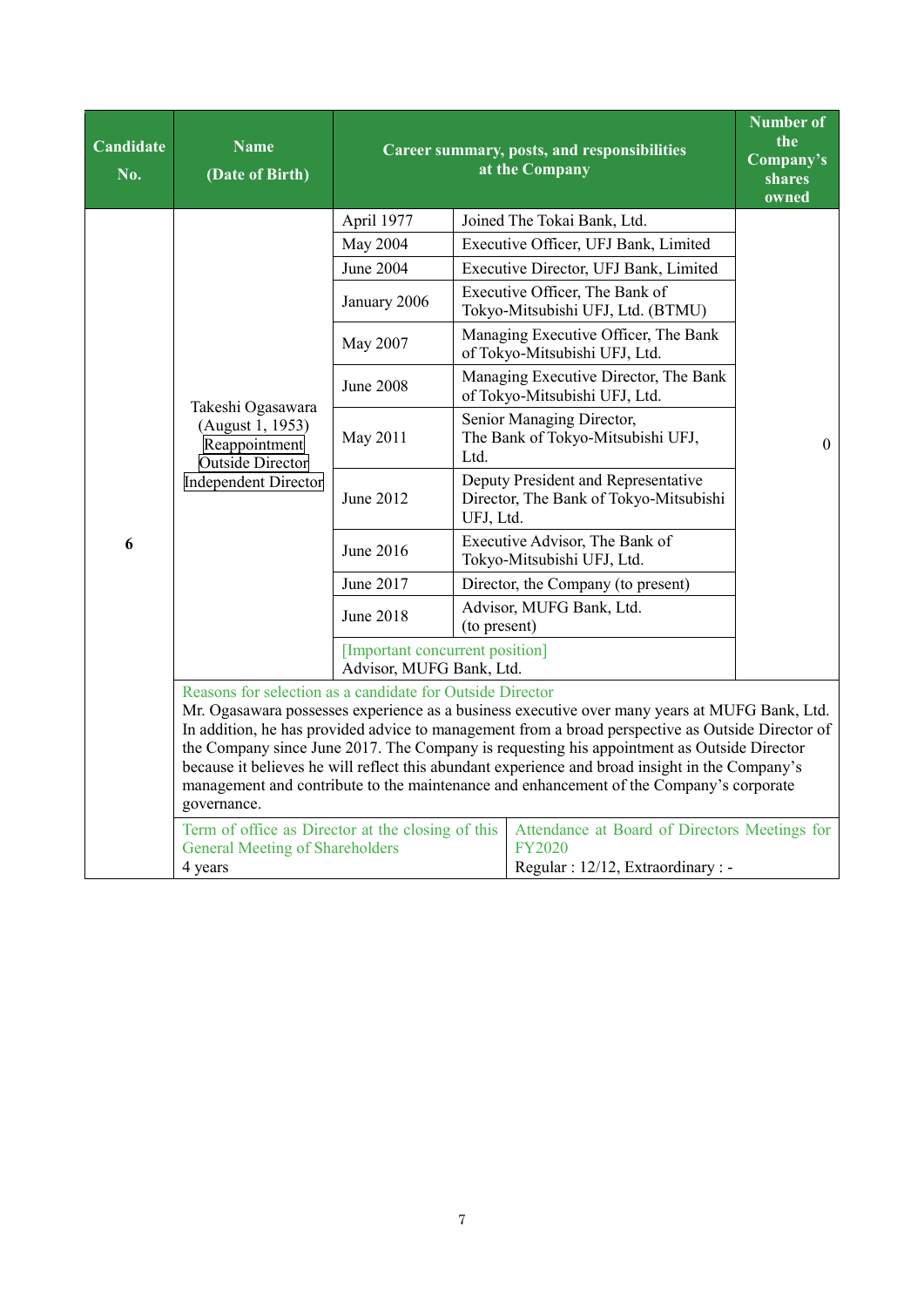| Candidate<br>No. | <b>Name</b><br>(Date of Birth)                                                                                                                                                                                                                                                                                                                                                                                                                                                                                                                                                                                                                                                                                                                                                                                                                                                              |                                                                                          | Number of<br>Career summary, posts, and responsibilities<br>Company'<br>at the Company |                                                                                            |          |  |  |  |
|------------------|---------------------------------------------------------------------------------------------------------------------------------------------------------------------------------------------------------------------------------------------------------------------------------------------------------------------------------------------------------------------------------------------------------------------------------------------------------------------------------------------------------------------------------------------------------------------------------------------------------------------------------------------------------------------------------------------------------------------------------------------------------------------------------------------------------------------------------------------------------------------------------------------|------------------------------------------------------------------------------------------|----------------------------------------------------------------------------------------|--------------------------------------------------------------------------------------------|----------|--|--|--|
|                  |                                                                                                                                                                                                                                                                                                                                                                                                                                                                                                                                                                                                                                                                                                                                                                                                                                                                                             | April 1981                                                                               |                                                                                        | Lecturer (Full-Time), Faculty of<br>Economics, Gakushuin University                        |          |  |  |  |
|                  |                                                                                                                                                                                                                                                                                                                                                                                                                                                                                                                                                                                                                                                                                                                                                                                                                                                                                             | April 1988                                                                               |                                                                                        | Professor, Faculty of Economics,<br>Gakushuin University                                   |          |  |  |  |
|                  | Akihiro Koyama<br>(June 9, 1953)<br>Reappointment                                                                                                                                                                                                                                                                                                                                                                                                                                                                                                                                                                                                                                                                                                                                                                                                                                           | March 1995                                                                               |                                                                                        | C4 (Full-Time) Professor, Faculty of<br>Law and Economics, Bayreuth<br>University, Germany | $\theta$ |  |  |  |
|                  | <b>Outside Director</b><br><b>Independent Director</b>                                                                                                                                                                                                                                                                                                                                                                                                                                                                                                                                                                                                                                                                                                                                                                                                                                      | September 1995                                                                           |                                                                                        | Professor, Faculty of Economics,<br>Gakushuin University (to present)                      |          |  |  |  |
|                  |                                                                                                                                                                                                                                                                                                                                                                                                                                                                                                                                                                                                                                                                                                                                                                                                                                                                                             | <b>June 2018</b>                                                                         |                                                                                        | Director, the Company (to present)                                                         |          |  |  |  |
|                  |                                                                                                                                                                                                                                                                                                                                                                                                                                                                                                                                                                                                                                                                                                                                                                                                                                                                                             | [Important concurrent position]<br>Professor, Faculty of Economics, Gakushuin University |                                                                                        |                                                                                            |          |  |  |  |
| $\overline{7}$   | Reasons for selection as a candidate for Outside Director<br>In addition to conducting research on topics such as business finance and corporate governance<br>over many years as a university professor, Dr. Koyama has held posts successively as a visiting<br>professor at overseas universities and possesses expert knowledge in enterprise management from<br>a global perspective. And he has provided advice to management from a broad perspective as<br>Outside Director of the Company since June 2018. Dr. Koyama has not been directly involved in<br>corporate management, but the Company is requesting his appointment as Outside Director<br>because it believes he will reflect in the Company's management the deep insight gained through<br>his career as described above and contribute to the maintenance and enhancement of the<br>Company's corporate governance. |                                                                                          |                                                                                        |                                                                                            |          |  |  |  |
|                  | Term of office as Director at the closing of this<br>Attendance at Board of Directors Meetings for<br><b>FY2020</b><br><b>General Meeting of Shareholders</b><br>Regular : 12/12, Extraordinary : -<br>3 years                                                                                                                                                                                                                                                                                                                                                                                                                                                                                                                                                                                                                                                                              |                                                                                          |                                                                                        |                                                                                            |          |  |  |  |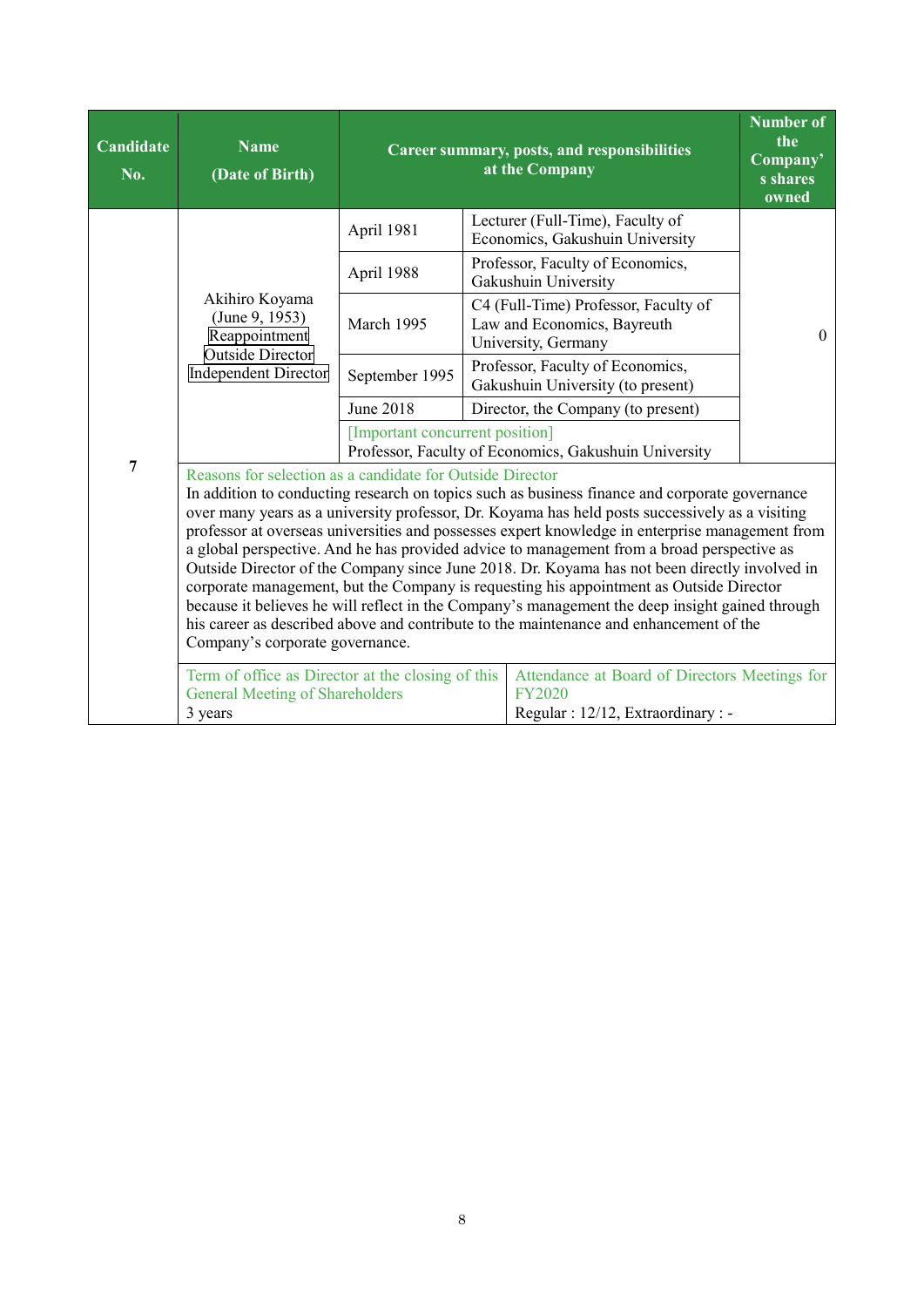| Candidate<br>No. | <b>Name</b><br>(Date of Birth)                                                                                                                                                                                                                                                          | Career summary, posts, and responsibilities | <b>Number of</b><br>the<br>Company's<br>shares<br>owned                                                                                                                                                                                                                                                                                                                                                                                                                                                                                                                                               |                |  |  |  |
|------------------|-----------------------------------------------------------------------------------------------------------------------------------------------------------------------------------------------------------------------------------------------------------------------------------------|---------------------------------------------|-------------------------------------------------------------------------------------------------------------------------------------------------------------------------------------------------------------------------------------------------------------------------------------------------------------------------------------------------------------------------------------------------------------------------------------------------------------------------------------------------------------------------------------------------------------------------------------------------------|----------------|--|--|--|
|                  |                                                                                                                                                                                                                                                                                         | April 1995                                  | Registered with Daiichi Tokyo Bar<br>Association<br>Joined Nagashima & Ohno (currently<br>known as Nagashima Ohno &<br>Tsunematsu)                                                                                                                                                                                                                                                                                                                                                                                                                                                                    |                |  |  |  |
|                  |                                                                                                                                                                                                                                                                                         | <b>July 1998</b>                            | Seconded to London Office, European<br>Bank for Reconstruction and<br>Development                                                                                                                                                                                                                                                                                                                                                                                                                                                                                                                     |                |  |  |  |
|                  |                                                                                                                                                                                                                                                                                         | October 2000                                | Joined New York Office, Sullivan &<br>Cromwell LLP                                                                                                                                                                                                                                                                                                                                                                                                                                                                                                                                                    |                |  |  |  |
|                  | Junko Shiokawa<br>(January 6, 1970)                                                                                                                                                                                                                                                     | April 2002                                  | Admitted as Lawyer in New York, the<br>United States of America                                                                                                                                                                                                                                                                                                                                                                                                                                                                                                                                       | $\overline{0}$ |  |  |  |
|                  | New appointment<br><b>Outside Director</b><br><b>Independent Director</b>                                                                                                                                                                                                               | April 2005                                  | Joined Barclays Capital Japan Limited<br>(currently known as Barclays Securities<br>Japan Limited)                                                                                                                                                                                                                                                                                                                                                                                                                                                                                                    |                |  |  |  |
|                  |                                                                                                                                                                                                                                                                                         | June 2010                                   | Joined Hong Kong Office, Conyers Dill<br>& Pearman                                                                                                                                                                                                                                                                                                                                                                                                                                                                                                                                                    |                |  |  |  |
| 8                |                                                                                                                                                                                                                                                                                         | November<br>2014                            | Joined Hong Kong Office, Harneys<br>(Partner)                                                                                                                                                                                                                                                                                                                                                                                                                                                                                                                                                         |                |  |  |  |
|                  |                                                                                                                                                                                                                                                                                         | June 2017                                   | Outside Director of Asahi Net, Inc.                                                                                                                                                                                                                                                                                                                                                                                                                                                                                                                                                                   |                |  |  |  |
|                  |                                                                                                                                                                                                                                                                                         | September<br>2018                           | Joined Hong Kong Office, Withers LLP<br>(Partner) (to present)                                                                                                                                                                                                                                                                                                                                                                                                                                                                                                                                        |                |  |  |  |
|                  |                                                                                                                                                                                                                                                                                         | [Important concurrent position]             | Partner, Hong Kong Office, Withers LLP                                                                                                                                                                                                                                                                                                                                                                                                                                                                                                                                                                |                |  |  |  |
|                  | Reasons for selection as a candidate for Outside Director                                                                                                                                                                                                                               |                                             | As a lawyer, Ms. Shiokawa possesses a wealth of knowledge on global business cases related to<br>investment funds, finance, cross-border M&A and investment fund-related dispute settlement. The<br>Company expects her to provide assessment and advice on its global venture capital business<br>toward the future. Ms. Shiokawa has not been directly involved in corporate management, but the<br>Company is requesting her appointment as Outside Director because it believes she will reflect in<br>the Company's management the deep insight gained through her career as described above and |                |  |  |  |
|                  | contribute to the maintenance and enhancement of the Company's corporate governance.<br>Term of office as Director at the closing of this<br>Attendance at Board of Directors Meetings for<br><b>General Meeting of Shareholders</b><br><b>FY2020</b><br>Regular : -, Extraordinary : - |                                             |                                                                                                                                                                                                                                                                                                                                                                                                                                                                                                                                                                                                       |                |  |  |  |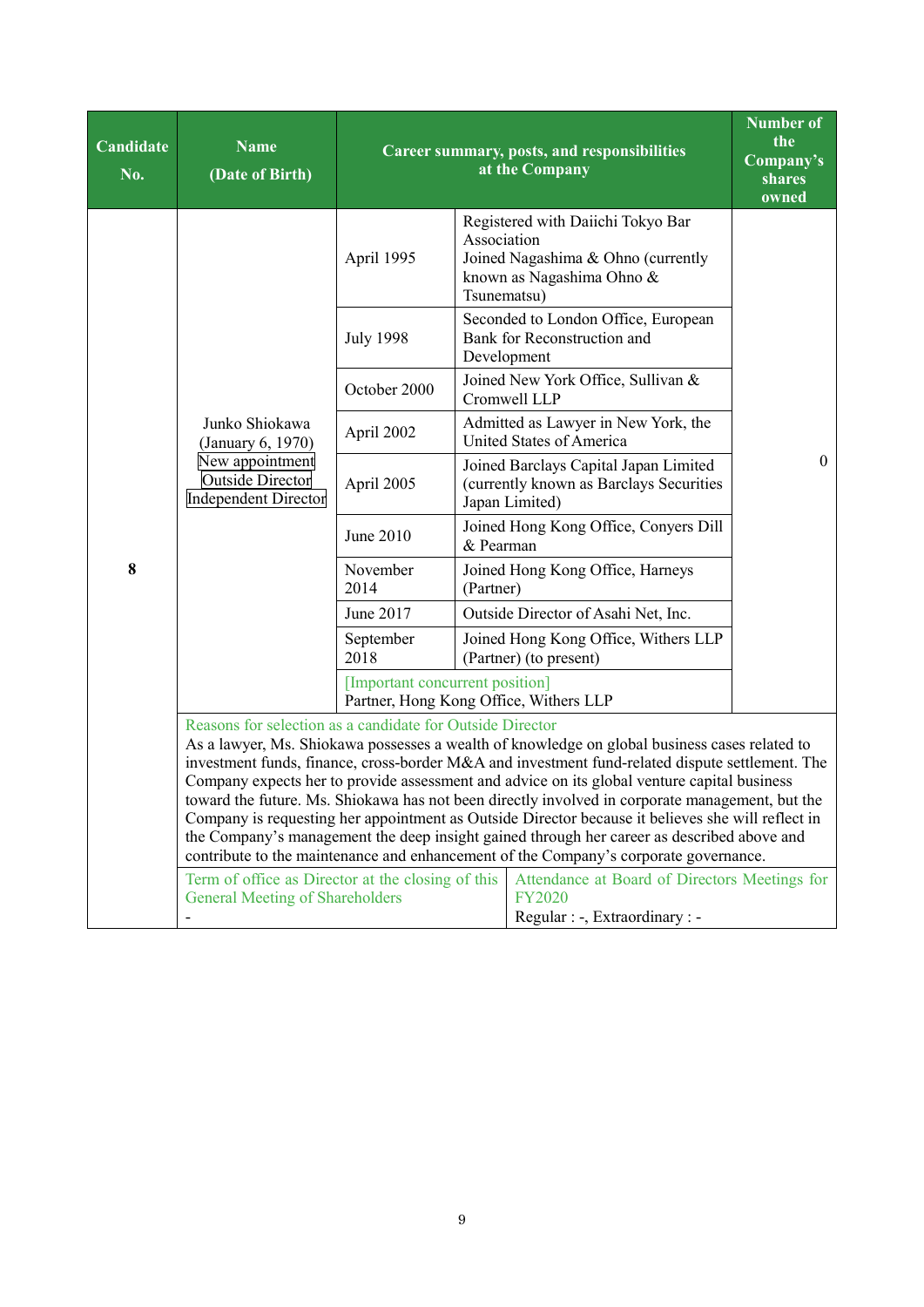| Candidate<br>No.                    | <b>Name</b><br>(Date of Birth)                                                                                                                                                                                 |                                                                                | Career summary, posts, and responsibilities<br>at the Company |                                                                                                                                                                                                                                                                                                                                                                                                                                                                                                                                                                                       |          |  |  |  |
|-------------------------------------|----------------------------------------------------------------------------------------------------------------------------------------------------------------------------------------------------------------|--------------------------------------------------------------------------------|---------------------------------------------------------------|---------------------------------------------------------------------------------------------------------------------------------------------------------------------------------------------------------------------------------------------------------------------------------------------------------------------------------------------------------------------------------------------------------------------------------------------------------------------------------------------------------------------------------------------------------------------------------------|----------|--|--|--|
|                                     |                                                                                                                                                                                                                | April 1981                                                                     |                                                               | Joined Nippondenso Co., Ltd.                                                                                                                                                                                                                                                                                                                                                                                                                                                                                                                                                          |          |  |  |  |
|                                     |                                                                                                                                                                                                                | June 2009                                                                      |                                                               | Executive Director, DENSO Corporation                                                                                                                                                                                                                                                                                                                                                                                                                                                                                                                                                 |          |  |  |  |
|                                     | Hiroyuki Ina<br>(November 27, 1958)                                                                                                                                                                            | June 2015                                                                      | Corporation                                                   | Senior Executive Director, DENSO                                                                                                                                                                                                                                                                                                                                                                                                                                                                                                                                                      | $\Omega$ |  |  |  |
|                                     | Reappointment<br><b>Outside Director</b><br><b>Independent Director</b>                                                                                                                                        | April 2019                                                                     |                                                               | Senior Executive Officer, DENSO<br>Corporation (to present)                                                                                                                                                                                                                                                                                                                                                                                                                                                                                                                           |          |  |  |  |
|                                     |                                                                                                                                                                                                                | June 2019                                                                      |                                                               | Director, the Company (to present)                                                                                                                                                                                                                                                                                                                                                                                                                                                                                                                                                    |          |  |  |  |
|                                     |                                                                                                                                                                                                                | [Important concurrent position]<br>Senior Executive Officer, DENSO Corporation |                                                               |                                                                                                                                                                                                                                                                                                                                                                                                                                                                                                                                                                                       |          |  |  |  |
| 9                                   | Reasons for selection as a candidate for Outside Director<br>corporate governance.                                                                                                                             |                                                                                |                                                               | As a serving Senior Executive Officer at DENSO Corporation, Mr. Ina is Head of the Sensor &<br>Semiconductor Business Group, and also he is responsible for the Tokyo Office. He has been<br>involved in business management for electronic components that constitute the heart of in-car<br>electronic platforms over many years. The Company is requesting his appointment as Outside<br>Director because it believes he will reflect this abundant experience and broad insight in the<br>Company's management and contribute to the maintenance and enhancement of the Company's |          |  |  |  |
| $(\mathbf{N}_{\alpha t}^{\dagger})$ | Term of office as Director at the closing of this<br>Attendance at Board of Directors Meetings for<br><b>General Meeting of Shareholders</b><br><b>FY2020</b><br>Regular : 12/12, Extraordinary : -<br>2 years |                                                                                |                                                               |                                                                                                                                                                                                                                                                                                                                                                                                                                                                                                                                                                                       |          |  |  |  |

(Note)

1. Mr. Ogasawara, Mr. Koyama, Ms. Shiokawa, and Mr. Ina are candidates for the position of Outside Director.

- 2. The Company has concluded an agreement with Mr. Ogasawara, Mr. Koyama, and Mr. Ina to limit his liability for damages under Article 423 paragraph (1) of the Companies Act, and limited the maximum amount of his liability for damages based on said agreement to the amount stipulated in Article 425 paragraph (1) of the Act. Furthermore, if the proposal of Ms. Shiokawa for the position of Outside Director is approved as submitted, the Company intends to conclude an agreement with Ms. Shiokawa to limit her liability for damages under Article 423 paragraph (1) of the Companies Act.
- 3. The Company has entered into a directors and officers liability insurance (D&O insurance) contract stipulated in Article 430-3 of the Companies Act with the candidates as the insured to ensure that officers can fully perform their expected roles in the course of executing their duties and to allow the Company to obtain superior talent. If this proposal is approved as originally proposed and the candidates are appointed as Directors, they will be the insured under the said insurance contract.

 Under the said insurance contracts, damage that may be caused as a result of the insured officers, etc. assuming responsibilities regarding the execution of their duties or receiving claims pertaining to the pursuit of such responsibilities shall be covered. Provided, however, that there are certain exemptions; for example, damage caused as a result of any conduct committed while knowing that the conduct is in violation of laws and regulations shall not be covered.

 (The insurance fee for the policy including added special clauses is fully borne by the Company and no substantial insurance fee is borne by the insured. The said insurance contract has a provision of the deductible amount, up to which the insured are not covered for damage.)

 Note that the said insurance contract will be renewed on October 1, 2021, which falls within the candidate's term of office.

4. Mr. Ogasawara, Mr. Koyama, Ms. Shiokawa, and Mr. Ina are candidates for Independent Director pursuant to the provisions of the Tokyo Stock Exchange and the Nagoya Stock Exchange.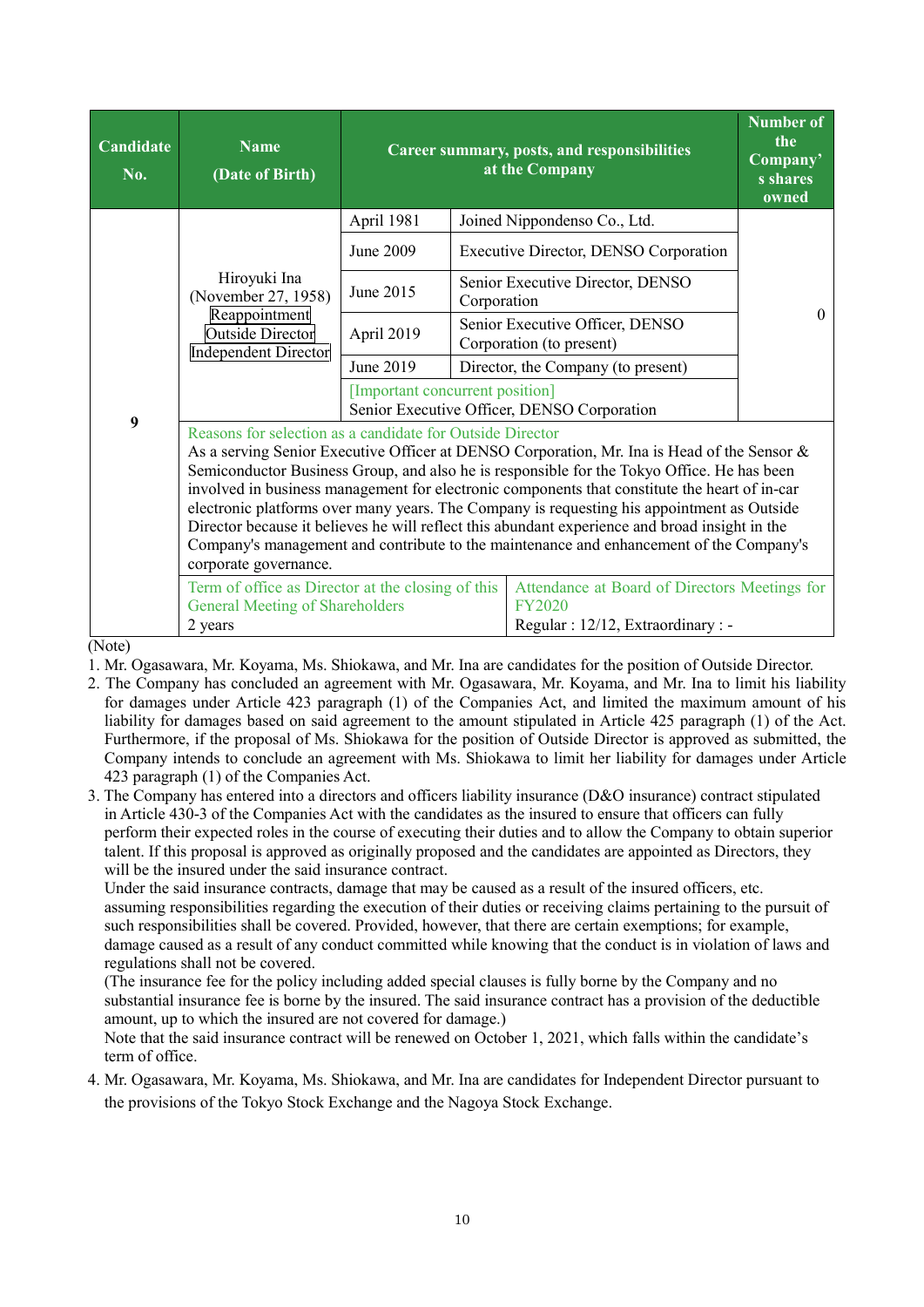### 〈Reference〉

# The skills and experience of candidates for Directors

|                 |                                   |                      | $\mathbf{1}$       | $\sqrt{2}$            | 3          | 4                   | 5                      | 6                                         | $\tau$              | $\,8\,$              | 9               | 10                 | 11                   |
|-----------------|-----------------------------------|----------------------|--------------------|-----------------------|------------|---------------------|------------------------|-------------------------------------------|---------------------|----------------------|-----------------|--------------------|----------------------|
|                 |                                   |                      | Company management | knowledge<br>Industry | Governance | Overseas experience | Technology development | Production engineering<br>/ Manufacturing | Sales / Procurement | Finance / Accounting | Human resources | Legal / Compliance | Environment / Energy |
| $\mathbf{1}$    | Chairman                          | Shuhei<br>Toyoda     |                    |                       |            |                     |                        |                                           |                     |                      |                 |                    |                      |
| $\overline{2}$  | Vice                              | Naoki                |                    |                       |            |                     |                        |                                           |                     |                      |                 |                    |                      |
|                 | Chairman                          | Miyazaki             |                    |                       |            |                     |                        |                                           |                     |                      |                 |                    |                      |
| $\mathfrak{Z}$  | President                         | Takeshi<br>Numa      |                    |                       |            |                     |                        |                                           |                     |                      |                 |                    |                      |
| $\overline{4}$  | Director,<br>Operating<br>Officer | Yoshihiro<br>Ito     |                    |                       |            |                     |                        |                                           |                     |                      |                 |                    |                      |
| $\sqrt{5}$      | Director,<br>Operating<br>Officer | Takashi<br>Yamamoto  |                    |                       |            |                     |                        |                                           |                     |                      |                 |                    |                      |
| 6               | Outside<br>Director               | Takeshi<br>Ogasawara |                    |                       |            |                     |                        |                                           |                     |                      |                 |                    |                      |
| $7\overline{ }$ | Outside                           | Akihiro              |                    |                       |            |                     |                        |                                           |                     |                      |                 |                    |                      |
|                 | Director                          | Koyama               |                    |                       |            |                     |                        |                                           |                     |                      |                 |                    |                      |
| $8\,$           | Outside                           | Junko                |                    |                       |            |                     |                        |                                           |                     |                      |                 |                    |                      |
|                 | Director                          | Shiokawa             |                    |                       |            |                     |                        |                                           |                     |                      |                 |                    |                      |
| 9               | Outside                           | Hiroyuki             |                    |                       |            |                     |                        |                                           |                     |                      |                 |                    |                      |
|                 | Director                          | Ina                  |                    |                       |            |                     |                        |                                           |                     |                      |                 |                    |                      |

The skills and experience of candidates for Directors will be as follows: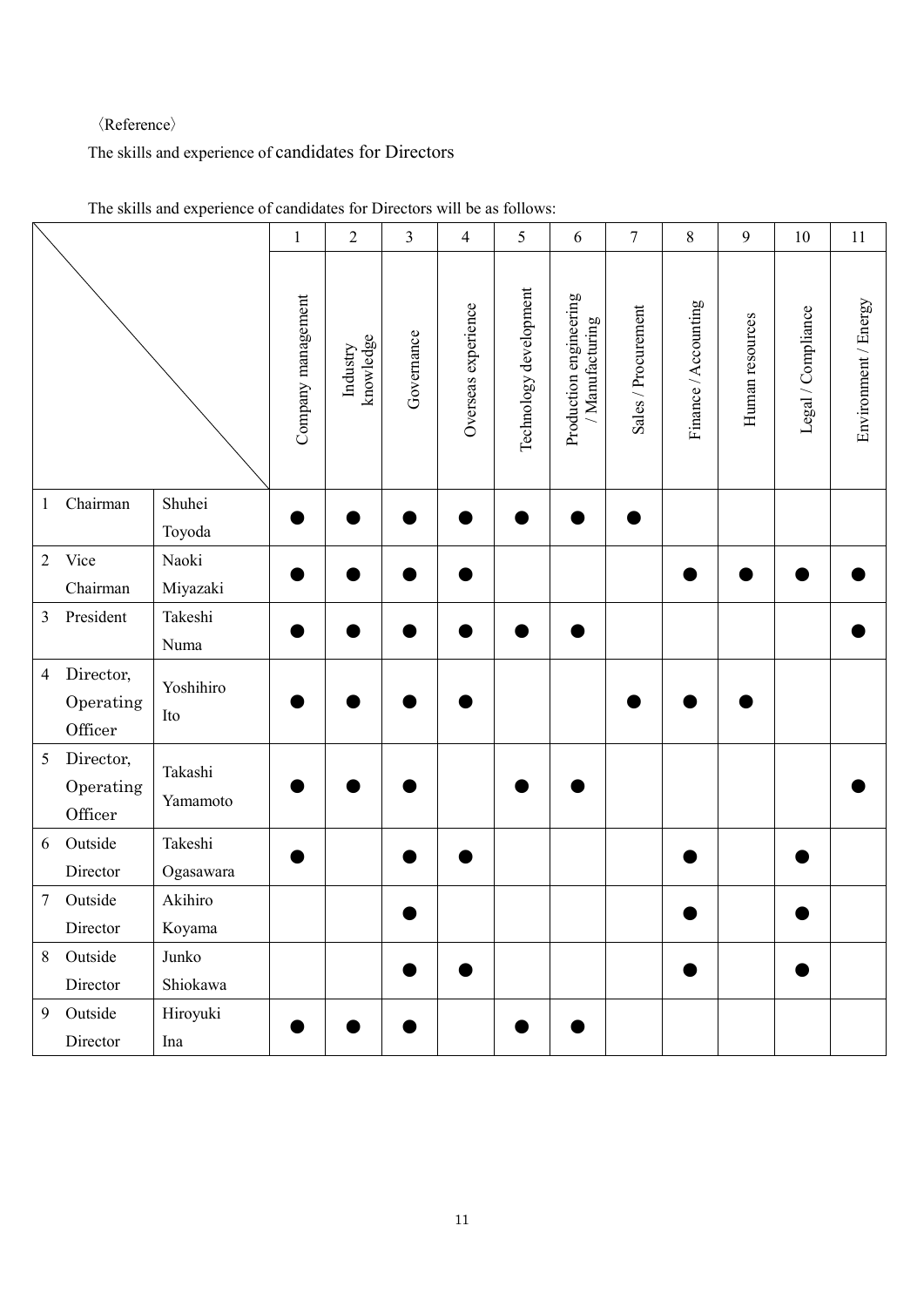### **Proposal No. 2 Election of One (1) Audit & Supervisory Board Member**

Because Standing Audit & Supervisory Board Member, Terukatsu Mizutani will resign his position upon the conclusion of this Ordinary General Meeting of Shareholders, the Company requests the appointment of one (1) Audit & Supervisory Board Member.

As the candidate for Standing Audit & Supervisory Board Member, Yasuhiro Fueta is to be elected as a substitute for Standing Audit & Supervisory Board Member, Terukatsu Mizutani, his term of office shall be the remaining part of the term of Mr. Terukatsu Mizutani in accordance with the Articles of Incorporation of the Company.

The Audit & Supervisory Board has already given its consent regarding this proposal.

The candidate for Audit & Supervisory Board Member is as follows:

| <b>Name</b><br>(Date of Birth)         | Career summary, posts, and responsibilities                                                                  | <b>Number of</b><br>the<br>Company's<br>shares<br>owned |                                                                                                                                                                                                                                                                                                                                                                                                                                      |  |  |
|----------------------------------------|--------------------------------------------------------------------------------------------------------------|---------------------------------------------------------|--------------------------------------------------------------------------------------------------------------------------------------------------------------------------------------------------------------------------------------------------------------------------------------------------------------------------------------------------------------------------------------------------------------------------------------|--|--|
|                                        | April 1983                                                                                                   |                                                         | Joined Toyota Motor Corporation                                                                                                                                                                                                                                                                                                                                                                                                      |  |  |
|                                        | January 2015                                                                                                 |                                                         | Advisor, the Company                                                                                                                                                                                                                                                                                                                                                                                                                 |  |  |
|                                        | June 2015                                                                                                    |                                                         | Managing Officer, the Company                                                                                                                                                                                                                                                                                                                                                                                                        |  |  |
| Yasuhiro Fueta                         | June 2017                                                                                                    |                                                         | Director, Managing Officer, the Company                                                                                                                                                                                                                                                                                                                                                                                              |  |  |
| (November 22, 1959)<br>New appointment | April 2018                                                                                                   |                                                         | Director, Executive Managing Officer, the<br>Company                                                                                                                                                                                                                                                                                                                                                                                 |  |  |
|                                        | April 2019                                                                                                   | Director, Operating Officer, the Company                |                                                                                                                                                                                                                                                                                                                                                                                                                                      |  |  |
|                                        | June 2020                                                                                                    | Operating Officer, the Company                          |                                                                                                                                                                                                                                                                                                                                                                                                                                      |  |  |
|                                        | [Important concurrent position]<br>None                                                                      |                                                         |                                                                                                                                                                                                                                                                                                                                                                                                                                      |  |  |
|                                        | Reasons for selection as a candidate for Auditor                                                             |                                                         | In addition to his management experience in the human resources and labor division and as a financial<br>executive in overseas branches of Toyota Motor Corporation (TMC), Mr. Fueta has been involved in<br>management primarily in the area of management control. The Company is requesting his appointment as Audit<br>& Supervisory Board Member to reflect his abundant experience and broad insight in audits of the Company. |  |  |
|                                        | Term of office as Audit & Supervisory Board Member<br>at the closing of this General Meeting of Shareholders |                                                         | Attendance at Board of Directors Meetings for<br><b>FY2020</b>                                                                                                                                                                                                                                                                                                                                                                       |  |  |
|                                        |                                                                                                              |                                                         | Regular : 2/2, Extraordinary : -<br>Attendance at Audit & Supervisory Board Meetings<br>for FY2020                                                                                                                                                                                                                                                                                                                                   |  |  |
| (Note)                                 |                                                                                                              |                                                         | Regular : -, Extraordinary : -                                                                                                                                                                                                                                                                                                                                                                                                       |  |  |

(Note)

The Company has entered into a directors and officers liability insurance (D&O insurance) contract stipulated in Article 430-3 of the Companies Act with the candidates as the insured to ensure that officers can fully perform their expected roles in the course of executing their duties and to allow the Company to obtain superior talent. If this proposal is approved as originally proposed and the candidate is appointed as Audit & Supervisory Board Member, he will be the insured under the said insurance contract.

Under the said insurance contracts, damage that may be caused as a result of the insured officers, etc. assuming responsibilities regarding the execution of their duties or receiving claims pertaining to the pursuit of such responsibilities shall be covered. Provided, however, that there are certain exemptions; for example, damage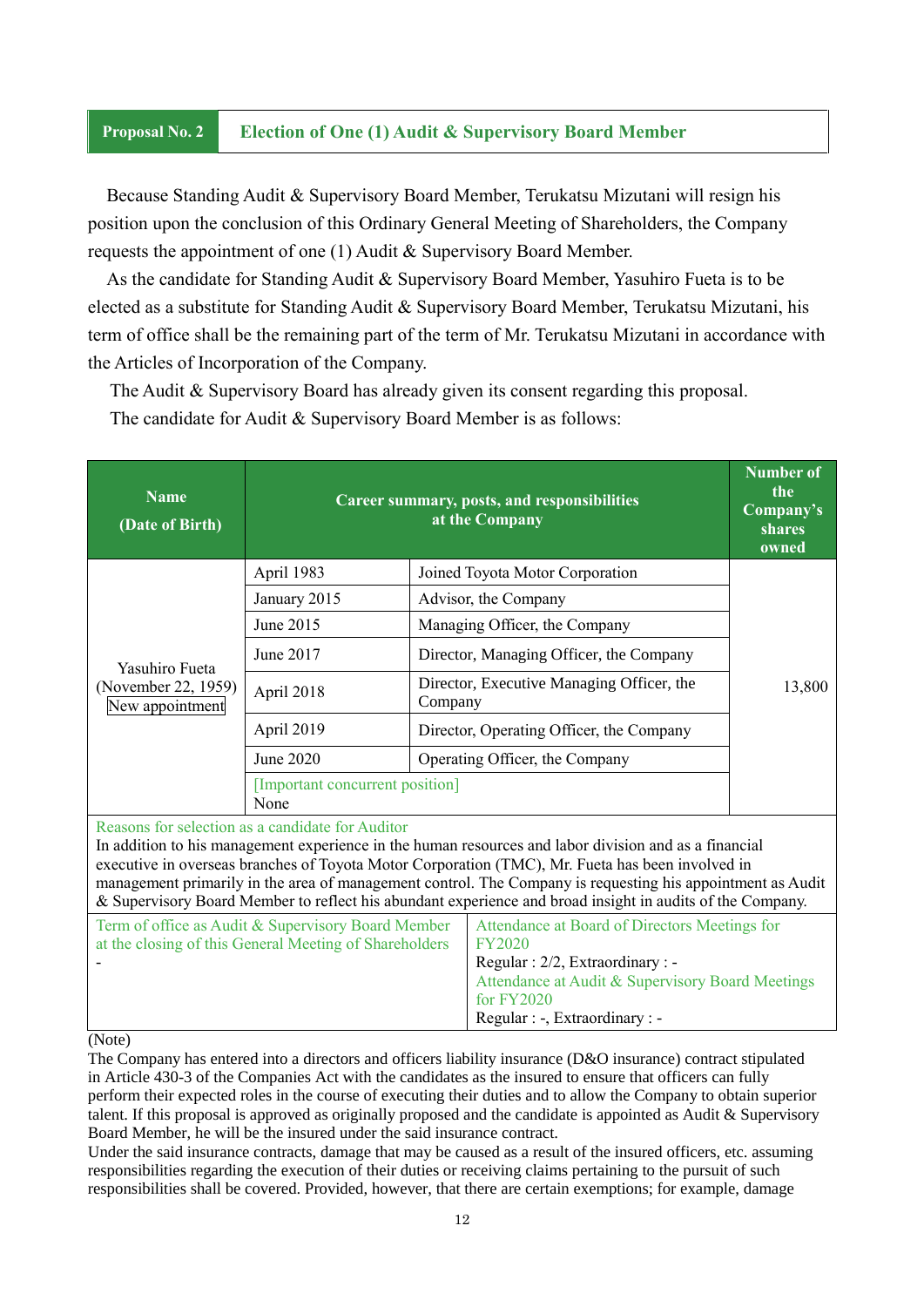caused as a result of any conduct committed while knowing that the conduct is in violation of laws and regulations shall not be covered.

(The insurance fee for the policy including added special clauses is fully borne by the Company and no substantial insurance fee is borne by the insured. The said insurance contract has a provision of the deductible amount, up to which the insured are not covered for damage.)

Note that the said insurance contract will be renewed on October 1, 2021, which falls within the candidate's term of office.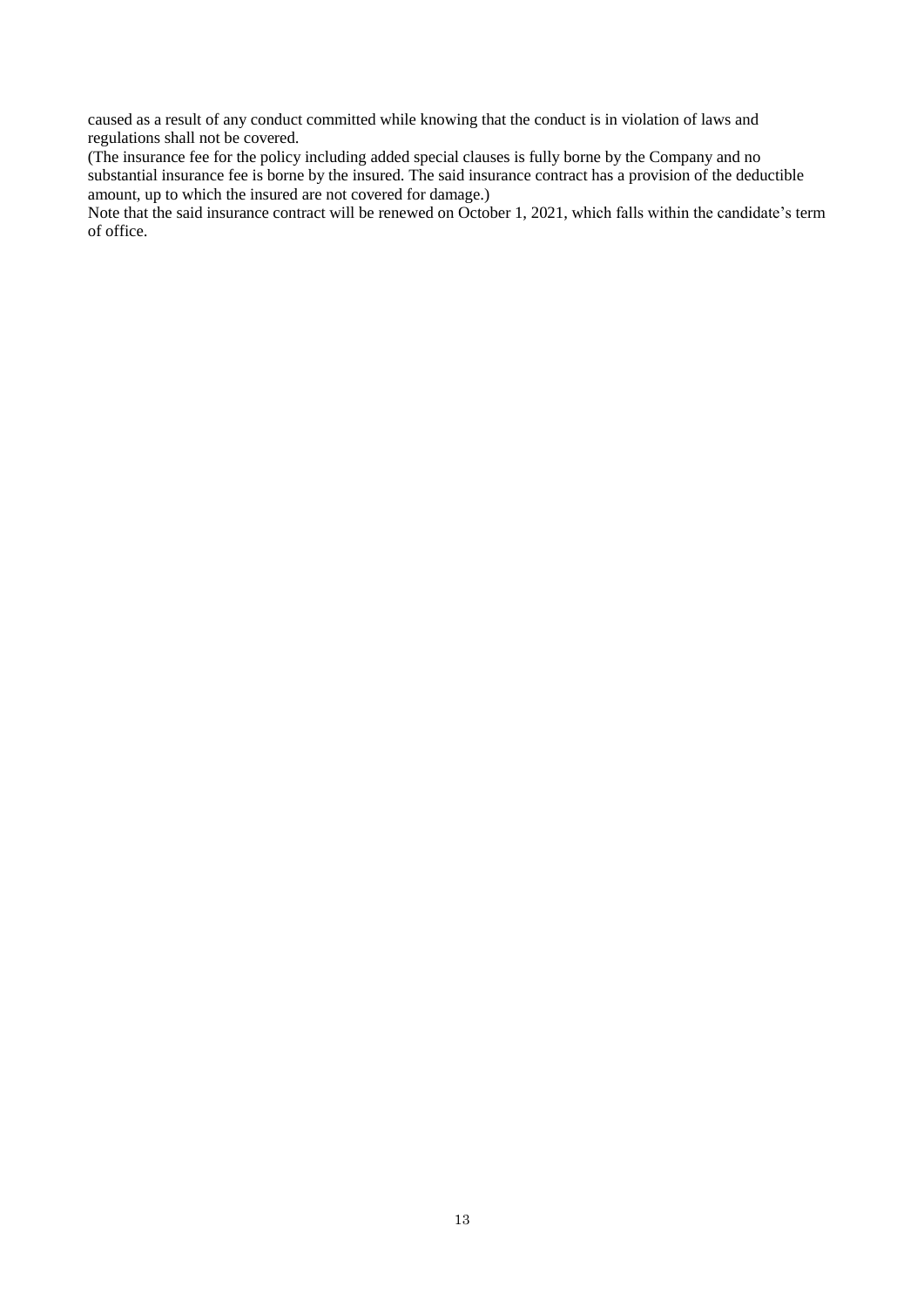### **Proposal No. 3 Election of One (1) Substitute Audit & Supervisory Board Member**

To prepare in the event the Company lacks the number of Audit & Supervisory Board Members set by laws and regulations, the Company requests the appointment of One  $(1)$  Substitute Audit & Supervisory Board Member.

This proposal is made to elect a substitute for Mr. Hiroyuki Yokoyama and Mr. Masakazu Aida. In the event the candidate becomes an Audit & Supervisory Board Member, his term of office shall be the remaining part of his predecessor's term.

This resolution shall be effective until the commencement of the next Ordinary General Meeting of Shareholders. However, this resolution may be cancelled before the proposed Substitute Audit & Supervisory Board Member assumes office, by a resolution of the Board of Directors, subject to the approval of the Audit & Supervisory Board.

The Audit & Supervisory Board has already given its agreement regarding this proposal.

The candidate for Substitute Audit and Supervisory Board Member is as follows:

| <b>Name</b><br>(Date of Birth)                                                                               | Career summary, posts, and responsibilities<br>at the Company |                                                 | <b>Number of the</b><br>Company's<br>shares owned |
|--------------------------------------------------------------------------------------------------------------|---------------------------------------------------------------|-------------------------------------------------|---------------------------------------------------|
| Kazuo Kawamura<br>(February 13, 1953)<br>Reappointment                                                       | April 1978                                                    | Registered as attorney in Nagoya                |                                                   |
|                                                                                                              | April 1983                                                    | Established Kawamura Law Office<br>(to present) |                                                   |
|                                                                                                              | [Important concurrent positions]                              |                                                 | 0                                                 |
|                                                                                                              | Attorney-at-Law                                               |                                                 |                                                   |
|                                                                                                              | Outside Director and Audit and Supervisory Committee          |                                                 |                                                   |
|                                                                                                              | Member, Trancom Co., Ltd.                                     |                                                 |                                                   |
| Reasons for selection as a candidate for Substitute Outside Auditor                                          |                                                               |                                                 |                                                   |
| The Company proposes Mr. Kawamura as a candidate for Substitute Audit & Supervisory Board Member so          |                                                               |                                                 |                                                   |
| that if he is appointed as an Outside Audit & Supervisory Board Member, the Company may effectively use      |                                                               |                                                 |                                                   |
| his legal expertise gained over many years as an Attorney-at-Law for the Company's Auditing System.          |                                                               |                                                 |                                                   |
| Although Mr. Kawamura has not been directly involved in corporate management, the Company judges that        |                                                               |                                                 |                                                   |
| if he assumes the position of Outside Auditor he will be able to appropriately accomplish the duties of that |                                                               |                                                 |                                                   |

(Note)

administer corporate management.

- 1. Mr. Kawamura is a candidate for the position of Substitute Outside Auditor.
- 2. If this proposal is approved as submitted and Mr. Kawamura has assumed the position of Auditor, the Company intends to conclude an agreement with Mr. Kawamura to limit his liability for damages under Article 423 paragraph (1) of the Companies Act, and intends to limit the maximum amount of his liability for damages based on said agreement to the amount stipulated in Article 425 paragraph (1) of the Act.

position and contribute to the maintenance and enhancement of the Company's corporate governance because he is well versed in corporate law as an Attorney-at-Law and possesses sufficient insight to

3. The Company has entered into a directors and officers liability insurance (D&O insurance) contract stipulated in Article 430-3 of the Companies Act with Directors, Audit & Supervisory Board Members, Operating Officers, and Executives of subsidiary companies as the insured to ensure that officers can fully perform their expected roles in the course of executing their duties and to allow the Company to obtain superior talent. If this proposal is approved as submitted and Mr. Kawamura has assumed the position of Auditor, he will be the insured under the said insurance contract.

Under the said insurance contracts, damage that may be caused as a result of the insured officers, etc. assuming responsibilities regarding the execution of their duties or receiving claims pertaining to the pursuit of such